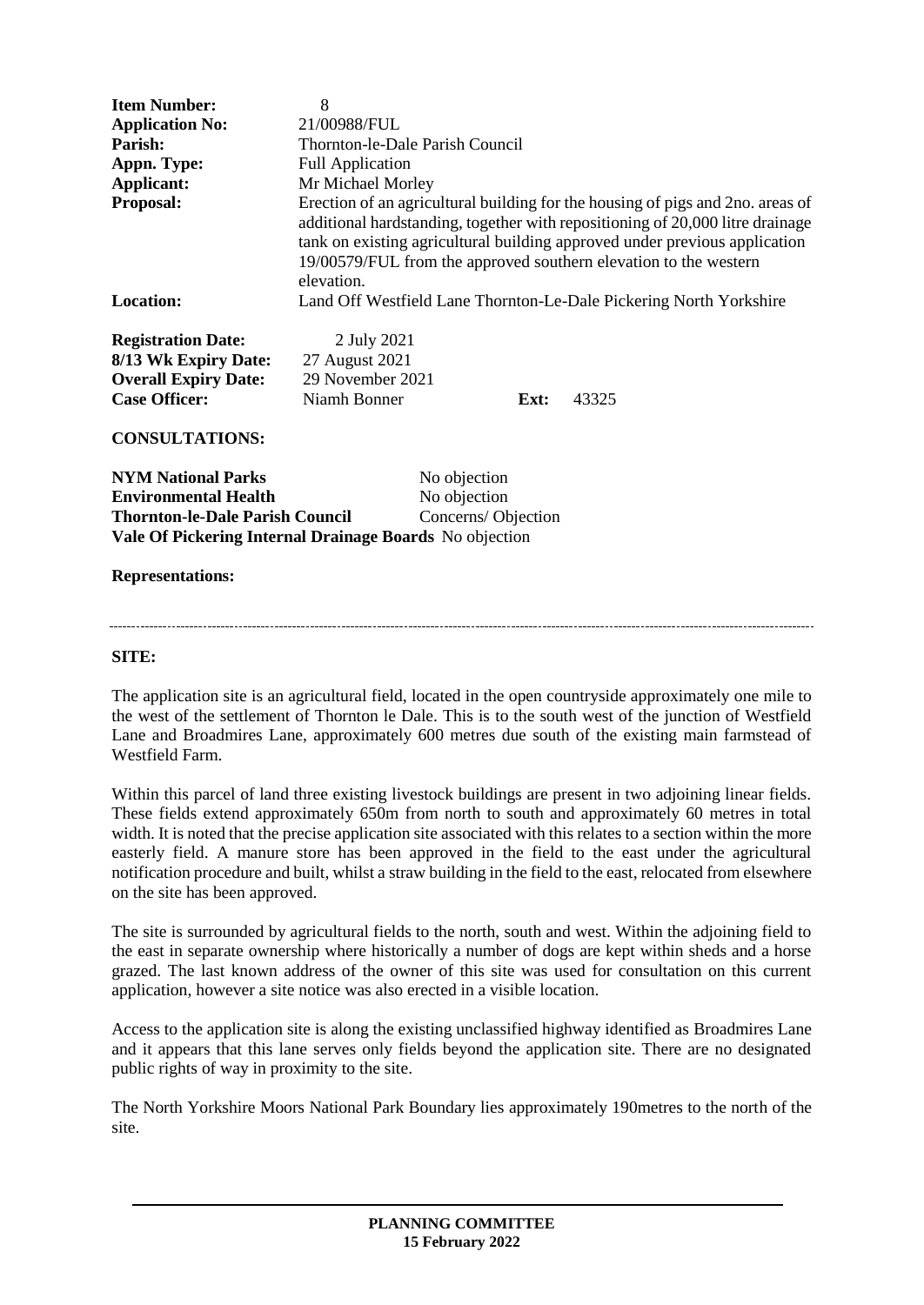# **PROPOSAL:**

The proposal seeks planning permission for the erection of an agricultural building for the housing of pigs and 2no. areas of additional hardstanding, together with repositioning of 20,000 litre drainage tank on existing agricultural building approved under previous application 19/00579/FUL from the approved southern elevation to the western elevation. The building would span 18.29 metres x 18.29 metres and would directly adjoin the most westerly building on the site. This would incorporate an eaves height of 4.5 metres and a ridge height of 6.6 metres.

This was updated during the application to clearly identify that the proposal related to 2no. areas of new hardstanding and the repositioning of the 20,000 litre tank approved under the previous application which had been installed as a 10,000 litre tank in a slightly different position to the west of the building instead of the south. This approval would secure its replacement with the appropriate 20,000 litre tank in a more convenient location. Evidence has been provided to the LPA that this correct tank was ordered in October 2021 and the Agent has confirmed this is present and ready to install if permission is granted. The proposals were updated to shown the a 10,000 Litre tank would serve the new building in additional to the 30,000 Litre tank already present in the building which is located to the north of the new building.

It was also confirmed that this additional hardstanding would be permeable so would not be included within the discharge rates.

The Design and Access Statement notes the following "*The applicant farms a mixed arable and livestock enterprise from Westfield Farm, Thornton le Dale. The Farm extends to 226 hectares of predominantly arable land. The crops include wheat, barley and oilseed rape. The farm also operates a pig rearing unit off Westfield Lane, south of Westfield Farm extending to 1625 places.* 

*The applicants now proposed to invest in the construction of a further livestock building. The proposed livestock building will be used for the rearing of pigs on a straw based system. The proposed building will house up to an additional 374 places which will increase the total size of the unit to 1999 places."*

This proposal would therefore not result in a 'major development' nor require Environmental Impact Assessment.

# **POLICIES**

Local Plan Strategy -Policy SP1 General Location of Development and Settlement Hierarchy

Local Plan Strategy -Policy SP9 The Land-Based and Rural Economy

Local Plan Strategy - Policy SP13 Landscapes

Local Plan Strategy - Policy SP16 Design

Local Plan Strategy - Policy SP17 Managing Air Quality, Land and Water Resources

Local Plan Strategy - Policy SP19 Presumption in Favour of Sustainable Development

Local Plan Strategy - Policy SP20 Generic Development Management Issues

National Planning Policy Framework

National Planning Practice Guidance

# **PLANNING HISTORY:**

The following history is considered relevant in the determination of this application:

87/00839/OLD: 3/135/260/FA Erection of an agricultural building for semi-intensive pig unit (straw bedded) at OS Field 378, Broadmires Lane, Thornton Dale. Approved.

12/00236/AGNOT. Erection of agricultural building for the housing of livestock. Determined (Did not fall within criteria of scheme.)

12/00424/FUL: Erection of agricultural building for the housing of livestock. Approval.

13/00899/FUL: Erection of an agricultural building for the rearing of pigs. Approval.

18/00759/AGNOT: Erection of an agricultural building for storage of straw based farmyard manure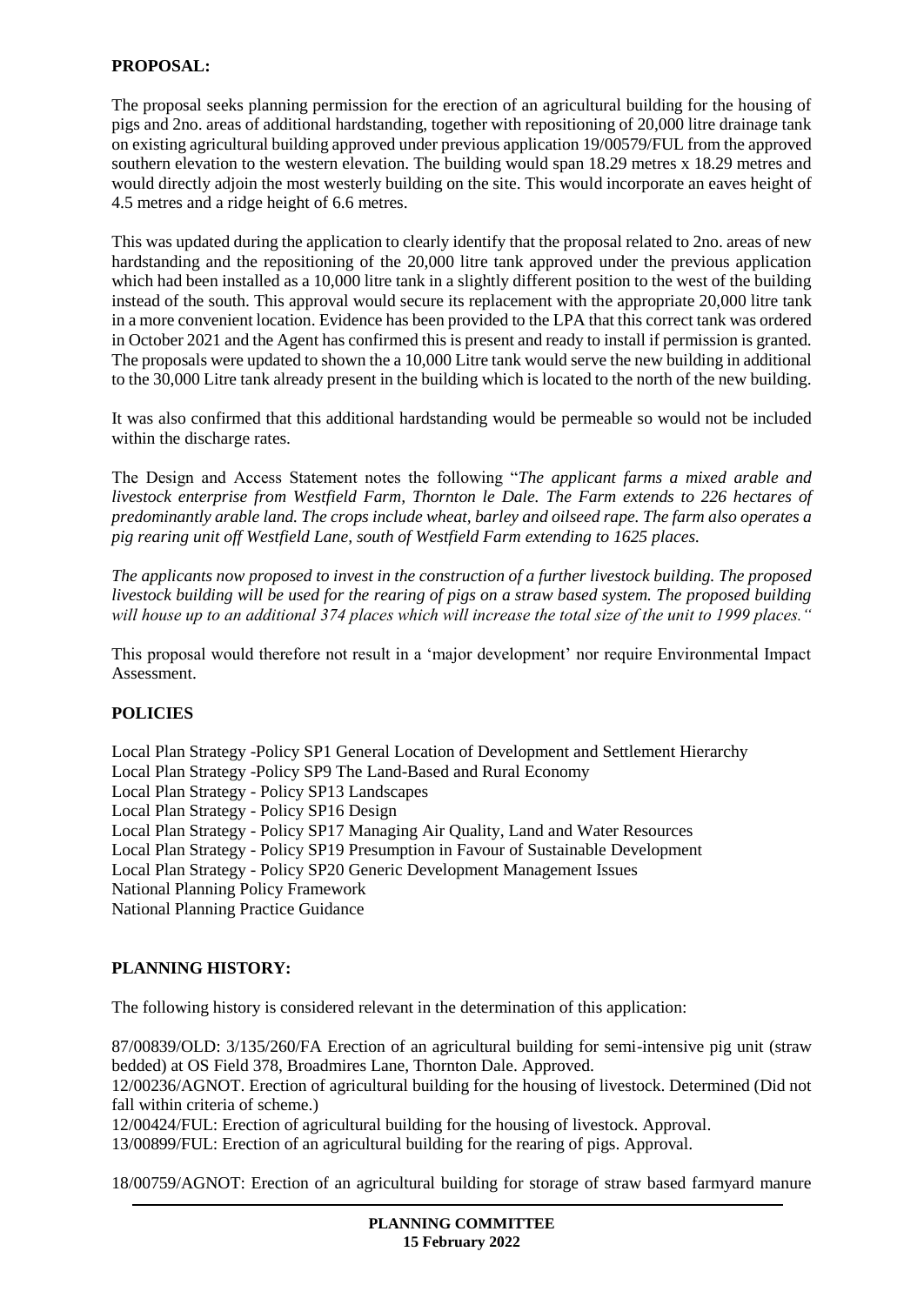(FYM) Approved.

This application was an application for prior approval for a proposed agricultural use. This was considered to meet the criteria under Schedule 2, Part 6 of the Town and Country Planning (General Permitted Development) (England) Order 2015 and thus formed permitted development.

19/00579/FUL: Erection of agricultural livestock building for the housing of pigs. Approved.

21/00530/AGNOT: Erection of an agricultural building for straw storage. Approved.

This application was an application for prior approval for a proposed agricultural use. This was considered to meet the criteria under Schedule 2, Part 6 of the Town and Country Planning (General Permitted Development) (England) Order 2015 and thus formed permitted development. Prior approval was sought and this proposal was advertised by site notice during this additional prior approval period.

# **REPRESENTATIONS:**

The Parish Council have responded with the following comments on the 24th August 2021:

*I have taken feedback from the PC and the consensus of opinion is as follows – they have some*

- *objections / concerns which they would like further consideration to be given to as per below:*
- *fully support the local farming industry which is the bedrock of our rural economy, however*
- *reluctant to support this application on the following grounds;*
- *The plans provided are not clear as to what / where the proposed building is situated or the location and size of the proposed 'hard standing, (I'm presuming the area in red on the map).*
- *It's not clear whether the shown surface water catchment is additional to what already exists for all the buildings or uses the current provision.*
- *The surface water drainage for the hard standing is not included in the calculations provided.*
- *the plans did not make sense and I couldn't decide where the new buildings are to be sited a*
- *site visit could be a good idea*
- *The PC members felt that the plans were unclear and that the planning authority should*
- *conduct a full site visit.* (Case Officer note: a full site visit has been undertaken by the LPA.)

Following the period of readvertisement, the following additional comments were received on the 8th December 2021:

*"The Parish Council have been able to consider the re-submitted plans and application for the Pig Units. They remain to have some significant concerns in regard to the size of this please see comments below :*

*RDC 0988FL – Agricultural building for Pigs amended application, Westfield Lane, TLD – Resolved: PC agreed that they continue to have concerns in regard to the increased size of the units and disposal of waste. They felt there was insufficient information to be able to consider the application properly and suggested the Planning Authority should visit the site – Clerk to feedback to NYMNP Planning."*

No further comments from any third parties have been received, beyond the statutory consultees which will be outlined below.

# **APPRAISAL:**

The main considerations in assessing this application are;

- i) Principle of Development
- ii) Character and Design
- iii) Access and Highway Safety
- iv) Surface Water/Foul Water/Contamination
- v) Other Matters, including Consultation Responses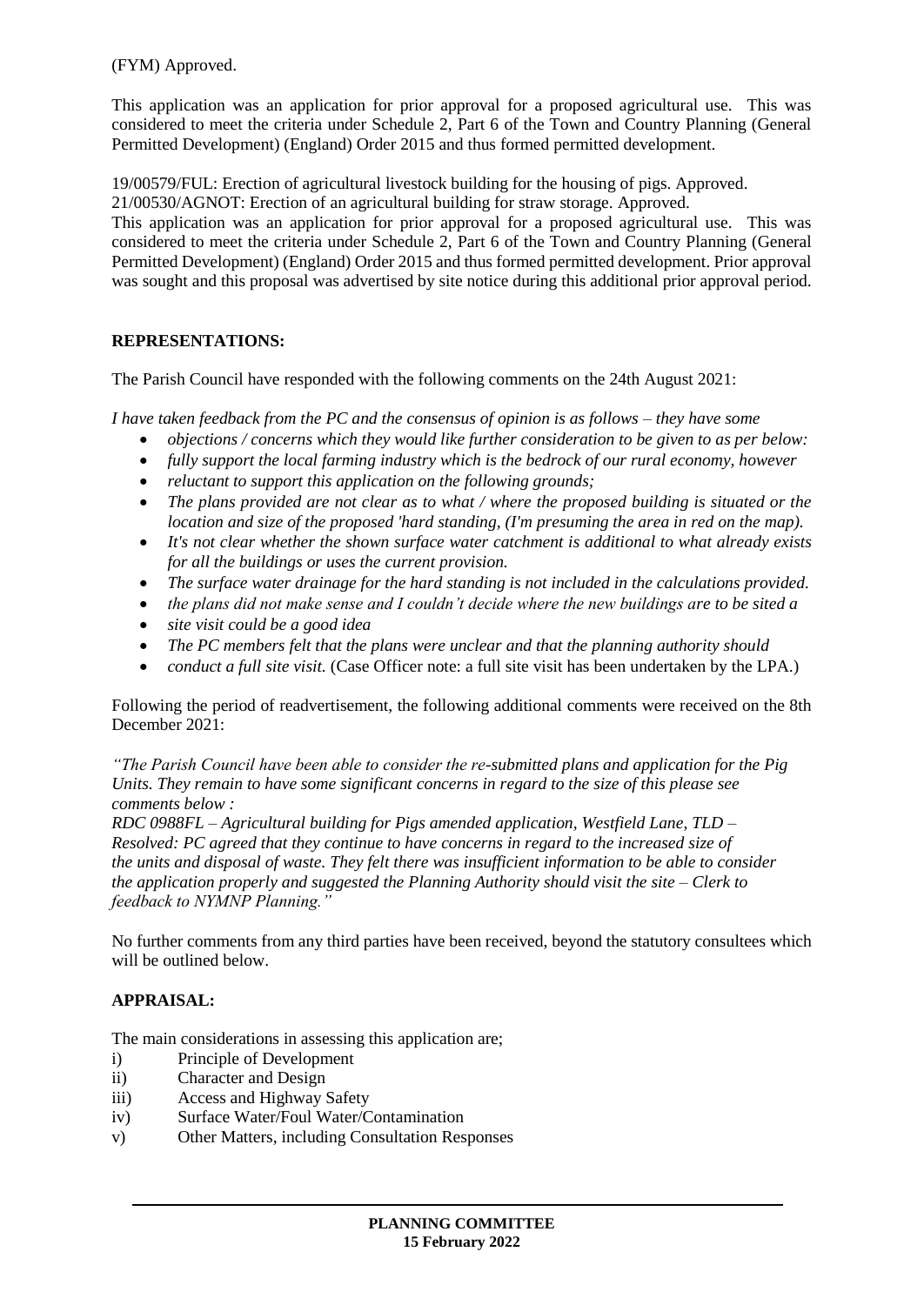# i) Principle of Development

Policy SP1 (General Location of Development and Settlement Hierarchy) notes that in all other villages, hamlets and in the open countryside development will be restricted to that 'which is necessary to support a sustainable, vibrant and healthy rural economy and communities.'

Policy SP9 (The Land Based and Rural Economy) of the Ryedale Plan - Local Plan Strategy is supportive of new buildings that are necessary to support land-based activity and a working countryside, including farming. Furthermore the National Planning Policy Framework is supportive of sustainable growth and expansion of all types of business and enterprise in rural areas, through well designed new buildings.

In this instance given that this is an existing and established farm enterprise, the principle of a new building to support the agricultural activity is acceptable. This proposal is considered to be in accordance with Policy SP9 of the Ryedale Plan, Local Plan Strategy, however this is subject to the assessment of the other identified main considerations.

# ii) Character and Design

The proposed building would be attached to the existing livestock building to the west of the site. As noted, it would span 18.29 metres x 18.29 metres, with an eaves height of 4.5 metres and a ridge height of 6.6 metres. This would be a steel framed construction with concrete panel walling, with tanalised Yorkshire boarding and green box profile sheeting above. This would be completed with a grey fibre cement roof.

The use of these materials is consistent with the previously approved development in the site. The use of Yorkshire boarding and green box profile sheeting is appropriate in this rural location.

It is considered that the grouping of this building with existing buildings is appropriate and would not appear visually incongruous within the Wider Open Countryside and it is noted that there are field hedgerows at the site and in the adjoining fields beyond which would provide adequate landscaping for this proposed building. It is therefore considered that this element of the proposal accords with Policy SP16 of the Ryedale Plan, Local Plan Strategy and no specific landscaping condition is necessary due to the nature of the proposal.

# iii) Access and Highway Safety

The Highway Authority noted within their consultation response that no highway objections are raised in principle to the development. The response noted:

*"There are no local highway authority objections to the proposed development however, it should be noted (and included as an informative on any permission granted) that the access to the application site is gained along an unclassified, Green Lane). This section of carriageway serves only fields beyond the application site and as such is maintained to the minimum of standards. Any increase in vehicular activity brought about by the construction and subsequent use associated will not lead to any additional maintenance being carried out by the highway authority."*

Therefore, given the response from North Yorkshire Highways, this additional development is considered acceptable in terms of its impact upon the highway network.

# iv) Surface Water/Foul Water/Impacts from the Development

Careful consideration was given to manure management/surface water runoff during the previous application 19/00579/FUL and some Members may recall this was a decision for approval made by Planning Committee in November 2019.

This application takes the same approach with surface water runoff as the previous negotiated scheme.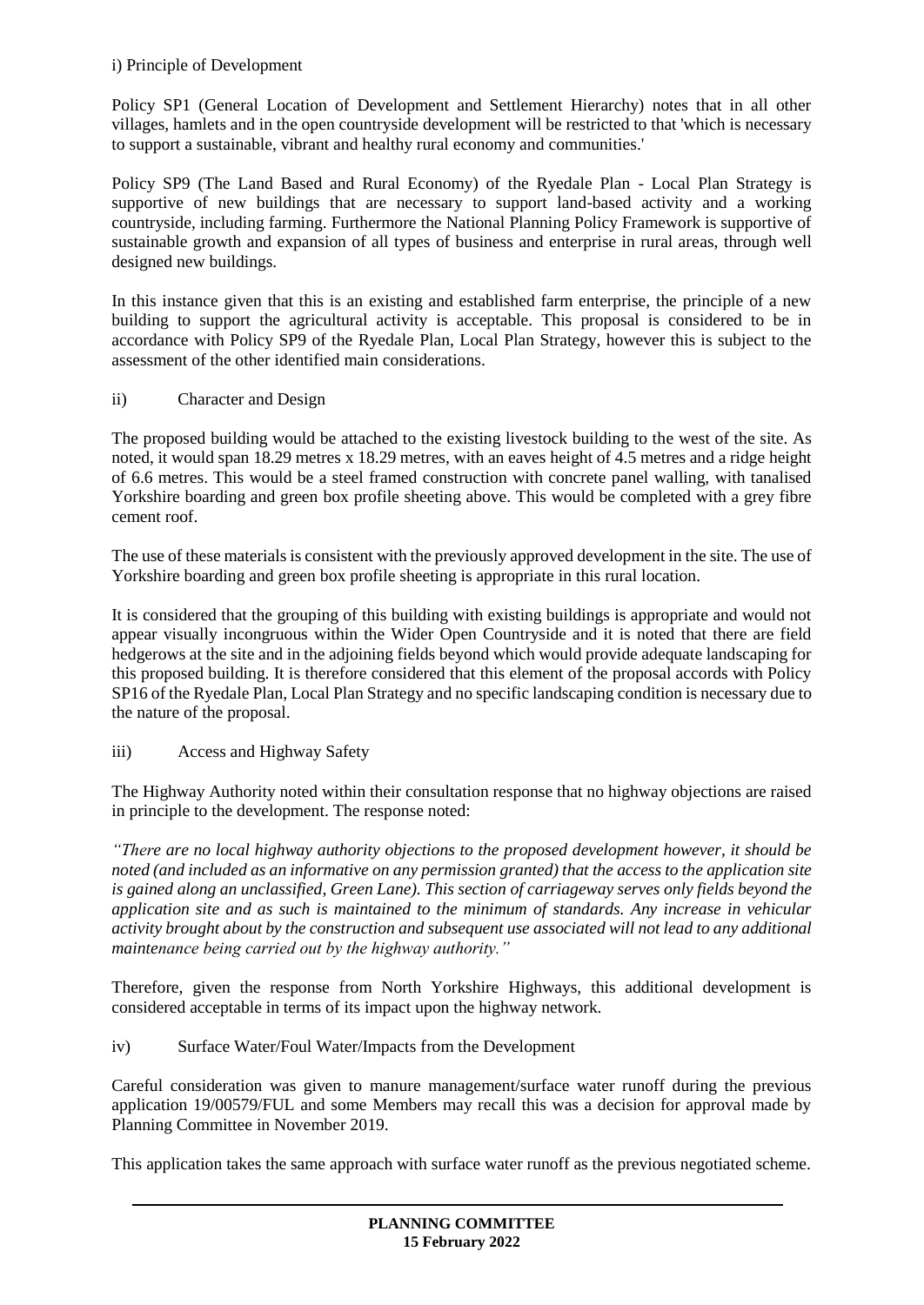The Design and Access Statement includes sections on Waste Management Procedure, Washing Out Water, Clean Water Discharges, Washing Out Water and additional Hardstanding, with further manure management information provided in relation to the wider site.

These sections confirm the following points:

*• The pigs housed in the existing buildings and also those that will be housed in the new building, are in large straw bedded yards. The floors are concrete with concrete panel walls all of which are sealed to create a watertight bund. The straw bedding absorbs all manure and water trough spillage less evaporation and so this can be handled as solid farmyard manure with no slurry or effluent produced. The buildings are mucked out in-between batches with FYM transported to the purpose built manure store. This building will store the manure keeping it dry and reducing in field effluent production. currently being transported to temporary in field heaps before being spread. This process is going to be improved further by the construction of the purpose built manure store. I enclose a copy of the farms manure management plan and nutrient management plan which demonstrates the farm has adequate land to stay within the nitrate vulnerable zone limits and that this application is carried out within those limits.* 

*• The new building incorporates a concrete sump within its construction for the collection of washing out water. As previously stated, due the watertight construction and absorbent straw bedding, there is no other effluent or fouled water produced from the building and therefore washing out is the only time when there is a risk of fouled water being produced. The sump will house a submersible pump which will be used when washing out is taking place to pump the fouled water from the sump into a mobile tank for spreading on the agricultural land. The picture below helps to demonstrate how this would work.*

*• The new building is 335m2 and this will be the increase in impermeable area. All water will be collected via guttering and diverted into a rainfall buffering tank of a minimum of 20,000 litre buffer capacity and potentially larger to allow an element of rainwater harvesting. This setup will be used to ensure the maximum flow to the watercourse does not exceed 3.5 Litres/second. The two drainage plans attach show the route of the field drainage and outfall as well as a diagram demonstrating how the buffer tank will work. Any harvested water will be used for livestock drinking or washing out. I can confirm that it is only clean rainwater which is discharging into the drainage network.* 

(Case officer note: the proposed tank to serve this building is actually now 10,000 litres as per the submitted revised plans, the proposal would adjoin an existing building to the north which is served by a 30,000litre tank, therefore providing sufficient capacity.)

*• There are two additional areas of hardstanding included within this application to aid movement of machinery around the farmyard which the proposed building forms part of. The two areas are 68m2 in the centre of the yard joining up to the existing areas of hardstanding and 59m2 to the north of the Manure store to improve access to the store. Both areas are shown on the site plan.* 

The proposed plans indicated the position of the existing field drains on both the eastern and western parts of the site and it is indicated that the site is presently drained to Broadmires Drain to the south. The Case Officer during the previous planning application was able to view the outfall of the field drains to Broadmires Drain during a site visit with the Environmental Health Officer, which matched with historic drainage plans. The Agent has confirmed that the most northerly 30,000 litre tank drains to Little Drain to the north and the outfall of this was also viewed on site as part of a more recent site visit.

On the 5th August 2021 a response was received from the Internal Drainage Board noting no objection.

They were alerted by to the consultation response from the Parish Council where it was requested that the hardstanding be included within the calculations provided and in an email dated 26th August 2021 the IDB Officer confirmed *"any new impermeable area should be taken into account for runoff calculations, so we would like to see this area included."*

The IDB were reconsulted to highlight the amendments to the plan, including the 10,000 litre tank to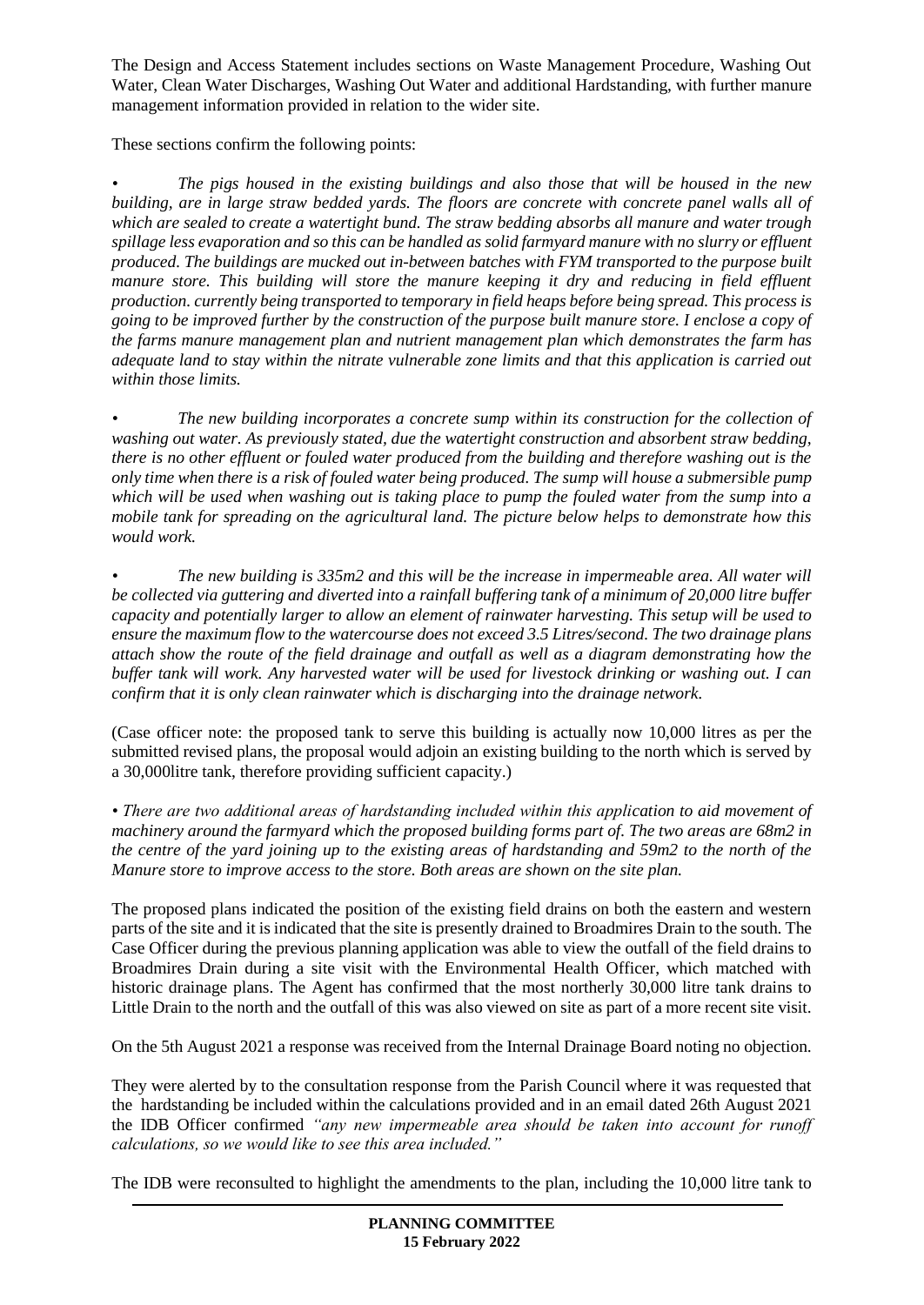serve the new building and the repositioning of the 20,000 litre tank to the approved building. Additional supporting correspondence dated 31st August 2021 was made publicly available online prior to this reconsultation from the Agent, which noted *"As previously mentioned, I don't feel it is necessary to calculate any runoff for these areas due to the fact they will remain permeable. If this is not satisfactory then please can we inform the IDB of the voluntary use of the existing 30,000 litre buffer tank elsewhere on this site which is far larger than any provision that would be required for the small areas of additional hardstanding if they were an impermeable concrete surface."*

The IDB were reconsulted and they confirmed no objection subject to the previous agreed discharge rate of 3.5 litres per second (l/s). The IDB Officer confirmed that this was due to the confirmation that the new areas of hardstanding would be permeable. It is therefore considered appropriate to condition that the new hardstanding is impermeable and that the runoff from the new building is restricted to 3.5l/s. The IDB Officer agreed with this approach.

A revised Drainage Plan 2 has been received on the 4th February 2022 to indicate the proposed cross sectional drawing of the 10,000 litre tank, as the previous version reflected the 20,000 litre tank and this element inadvertently hadn't been updated. The Agent also noted *"I can confirm that the proposed building will divert its rainwater through the repositioned 10,000 litre tank and the 30,000 existing tank at the northern end of the original building. The 30,000 litre tank is a voluntary addition and is not a requirement of a previous planning decision. Therefore it is proposed that 10,000 litres of this tank capacity will be used for the new building to give 20,000 litres in total. I can confirm that this larger tank collects all roof water from the existing building and that outfall from both tanks will be limited to 3.5 litres per second with the outfall for the larger tank draining into Little Drain as it does currently."*

This is not considered necessary to readvertised as this 10,000 litre tank was clearly shown on the revised site plan. However the IDB officer was contacted and made aware of the new plan and they reconfirmed they had correctly made their last comments on the basis of the 10,000 litre tank, as they were content with the 40,000 litre provision for the new and old building, with runoff for the new building limited to 3.5l/s. They also highlighted that the new building will require a separate application to them for land drainage consent. This will be confirmed by an informative.

On the 21st December 2021 a consultation response was received from the Council's Environmental Health Officer.

*"In general terms I am happy with the information supplied with this application, in terms of the potential impacts from noise and odour emitted. I would like for the actions relating to manure storage and disposal to become conditions , however I would point out that the manure capacity calculation is based on existing pig numbers not proposed numbers. If you could get some clarity on this that the capacity is still adequate then I would have no objections to the proposal. "*

The Agent confirmed on the 21st December 2021 that "*I can confirm the capacity is still sufficient for the proposed number of pigs."* This was communicated to the Environmental Health Officer who made no further comments. It is therefore considered that the on site manure management, with dedicated farmyard manure storage building (constructed with concrete floor and sides) presents a robust method of accommodating the on site waste.

In conclusion, the issues raised in relation to drainage and concerns over foul contamination/manure management have been noted and fully considered. It is considered that there will be no adverse impact in terms of foul water drainage or surface water drainage as a result of the proposed development.

It is also considered that the existing buildings have acceptable provision with appropriate procedures in place. Relevant conditions are recommended to ensure that appropriate foul drainage procedures are in place and that appropriate surface water drainage within the site is secured.

v) Other Matters, including Consultation Responses

The Parish Council have responded as outlined above and it is considered that their points have been addressed above.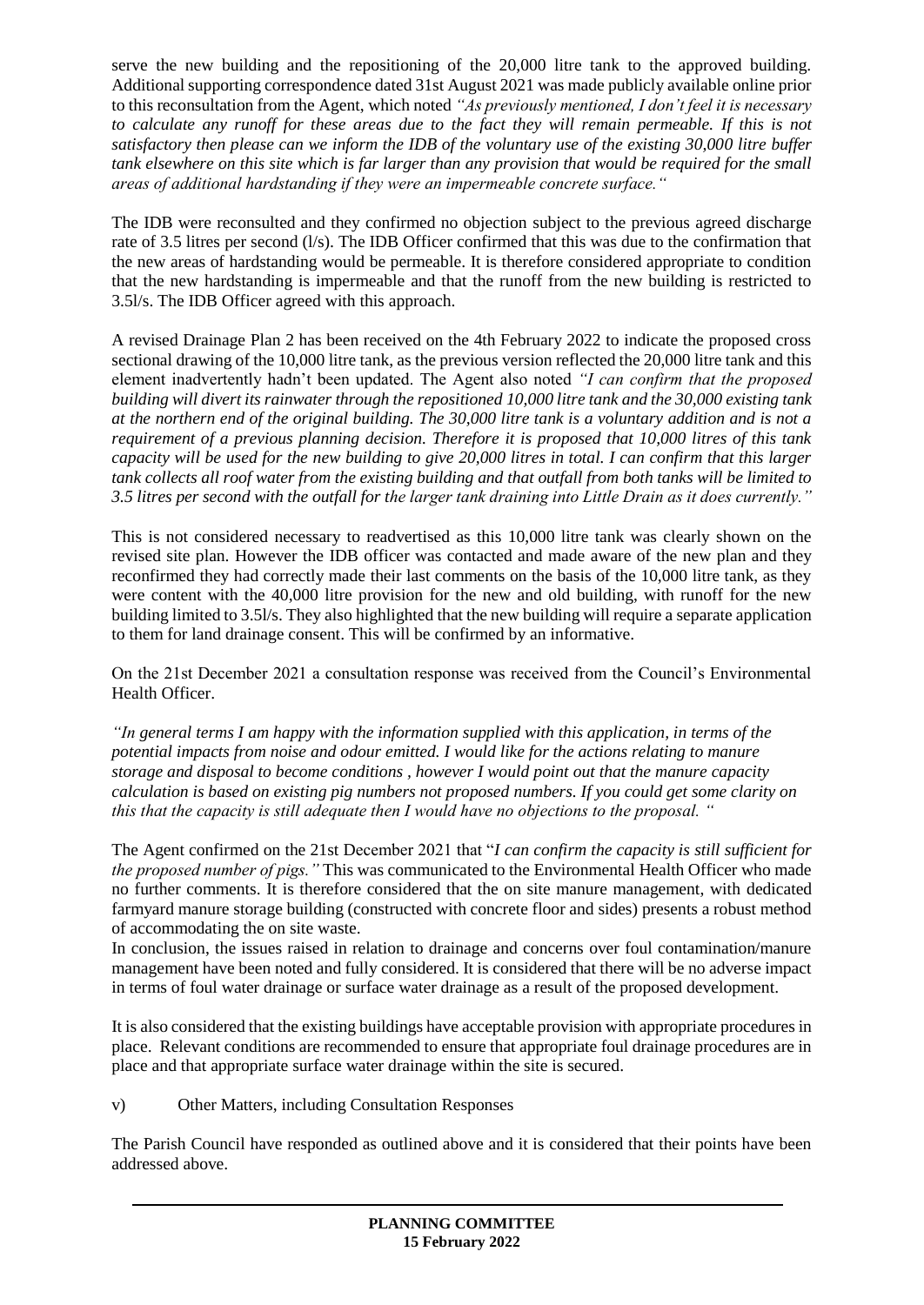The National Park Planning Authority noted "I have assessed the details of the proposed development and would advise that the National Park Authority has no objections.."

Therefore we can be satisfied that this proposal conforms with Policies SP1 General Location of Development and Settlement Hierarchy, SP9 The Land Based and Rural Economy, SP16 Design, SP17 Managing Air Quality, Land and Water Resources, SP19 Presumption in Favour of Sustainable Development, SP20 Generic Development Management Issues of the Ryedale Local Plan, Local Plan Strategy and the National Planning Policy Framework.

This application is recommended for conditional approval.

# **RECOMMENDATION: Approval**

1 The development hereby permitted shall be begun on or before .

Reason:- To ensure compliance with Section 51 of the Planning and Compulsory Purchase Act 2004

2 The development hereby permitted shall be carried out in accordance with the following approved plan(s): Site/Location Plan - Revised version scanned by the Local Planning Authority on the 4th November 2021. Proposed Elevations (South and West 1:200) Proposed Elevations (North and East 1:200) Proposed Floor Plan (1:200) Rainwater Drainage Plan

Reason: For the avoidance of doubt and in the interests of proper planning.

3 Unless otherwise agreed in writing, the proposal shall be undertaken in accordance with the details provided on the 'Site/location plan' and the 'Rainwater drainage plan' and the details contained within the email from the Planning Agent dated 4th February 2022. Surface water shall only discharge to Broadmires Drain to the south of the site and Little Drain to the north of the site. These approved surface water discharges shall be limited to 3.5 litres per second outfall.

Reason: To ensure the Local Water Network is not adversely impacted as a result of the proposed development in accordance with Policy P17 of the Ryedale Plan - Local Plan Strategy.

Informative: Land drainage consent is likely to be required from the Internal Drainage Board for the new surface water discharges.

4 Unless otherwise agreed in writing with the Local Planning Authority, within 1 month of the date of decision, the approved repositioned 20,000 litre rainwater tank proposed to serve the building approved under 19/00579/FUL shall be installed. This shall be retained for the lifetime of the development.

Reason: To ensure the Local Water Network is not adversely impacted as a result of the proposed development in accordance with Policy P17 of the Ryedale Plan - Local Plan Strategy.

5 Unless otherwise agreed in writing with the Local Planning Authority, the waste management/washing out procedure for the new agricultural building should follow the procedures detailed within the Planning Statement.

Reason: To ensure the Local Water Network is not adversely impacted as a result of the